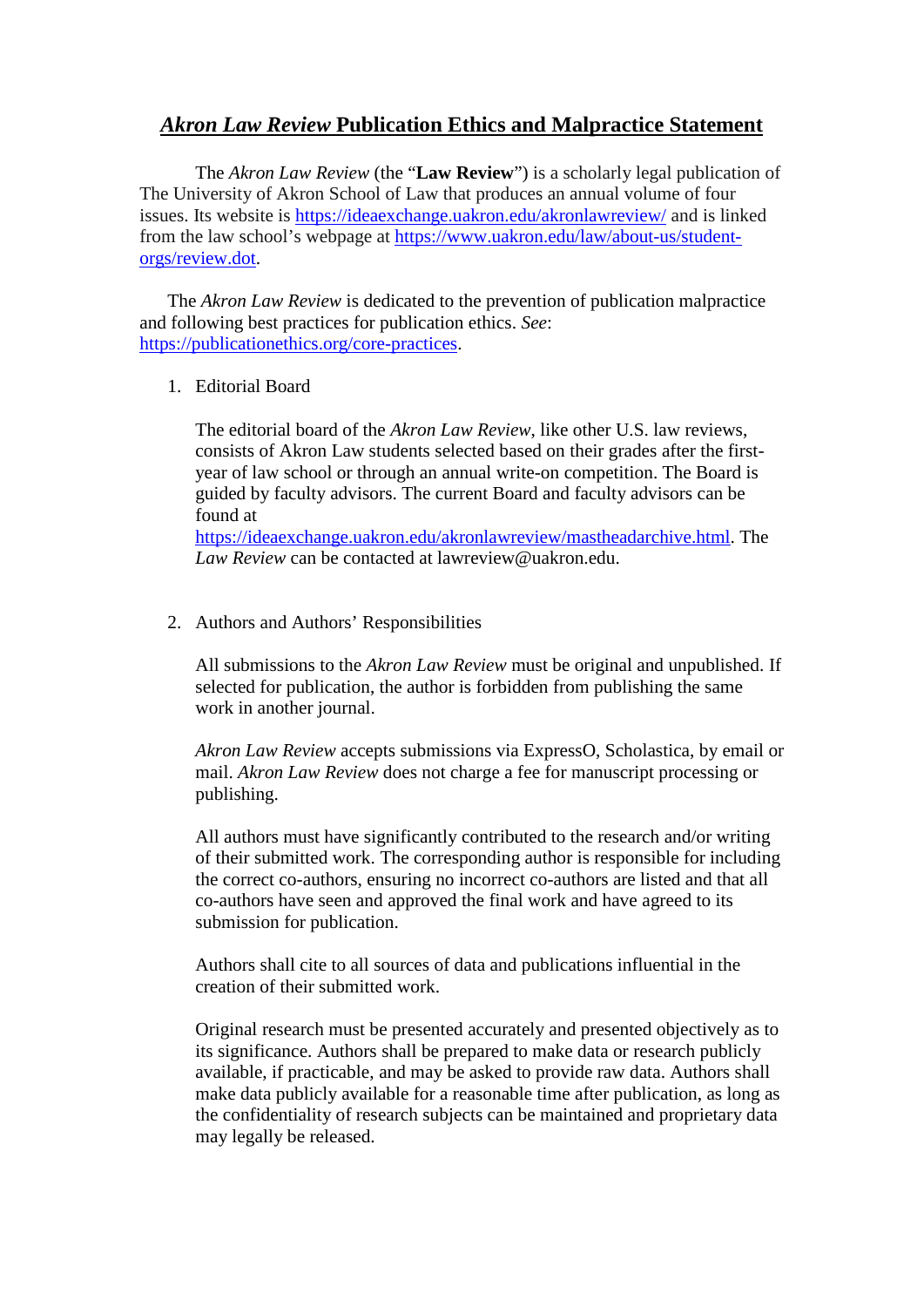Authors shall provide a CV of their qualifications/references and current employment and shall also clearly disclose sources of financial support for or sponsorship of their research, if any.

Authors participate in the review process by supplying copies of cited authorities that are difficult to find and participate in the revision their work as requested.

- The Author authorizes the University to edit and revise the Work prior to publication in the *Akron Law Review*.
- The Author shall read and correct all electronic proofs of the Work emailed to Author by the University and shall sign and return the electronic proofs via email. If the University does not receive a timely response from Author, the University has the authority to complete the editing process and publish the Work.
- If an author discovers a mistake in their published work, they must notify the *Akron Law Review*'s Editor and cooperate with the *Akron Law Review* to provide retractions or an appropriate erratum.
- 3. Review process

All *Akron Law Review* content is subject to review by the editorial board and law school faculty. While all Law Reviews in the United States are studentedited, the faculty of the University of Akron School of Law participate in reviewing articles before their acceptance for publication. Articles are read and reviewed for quality by teaching faculty who recommend publication or rejection of each article. Acceptable articles are then reviewed by the Faculty Advisor for the Law Review and the Editor-in-Chief to assure the quality of the submission. The Faculty Advisor gives a recommendation and the Editorin-Chief makes the final determination of acceptance for publication.

Any manuscripts received for review will be treated as confidential documents. The manuscripts will not be shown to or discussed with others unless authorized by the *Law Review* editor.

All reviews shall be conducted objectively and reviewers must not have a conflict of interest.

Reviewers must ensure that the work acknowledges and cites to sources as necessary. Any overlap between the submitted work and another published paper of which the reviewer has knowledge should be brought to the Editor-in-Chief's attention.

4. Editor responsibilities

In making decisions as to which articles are published in the *Akron Law Review*, editors may be guided by the editorial board's policies as well as U.S. legal requirements as to libel, copyright infringement and plagiarism. Editors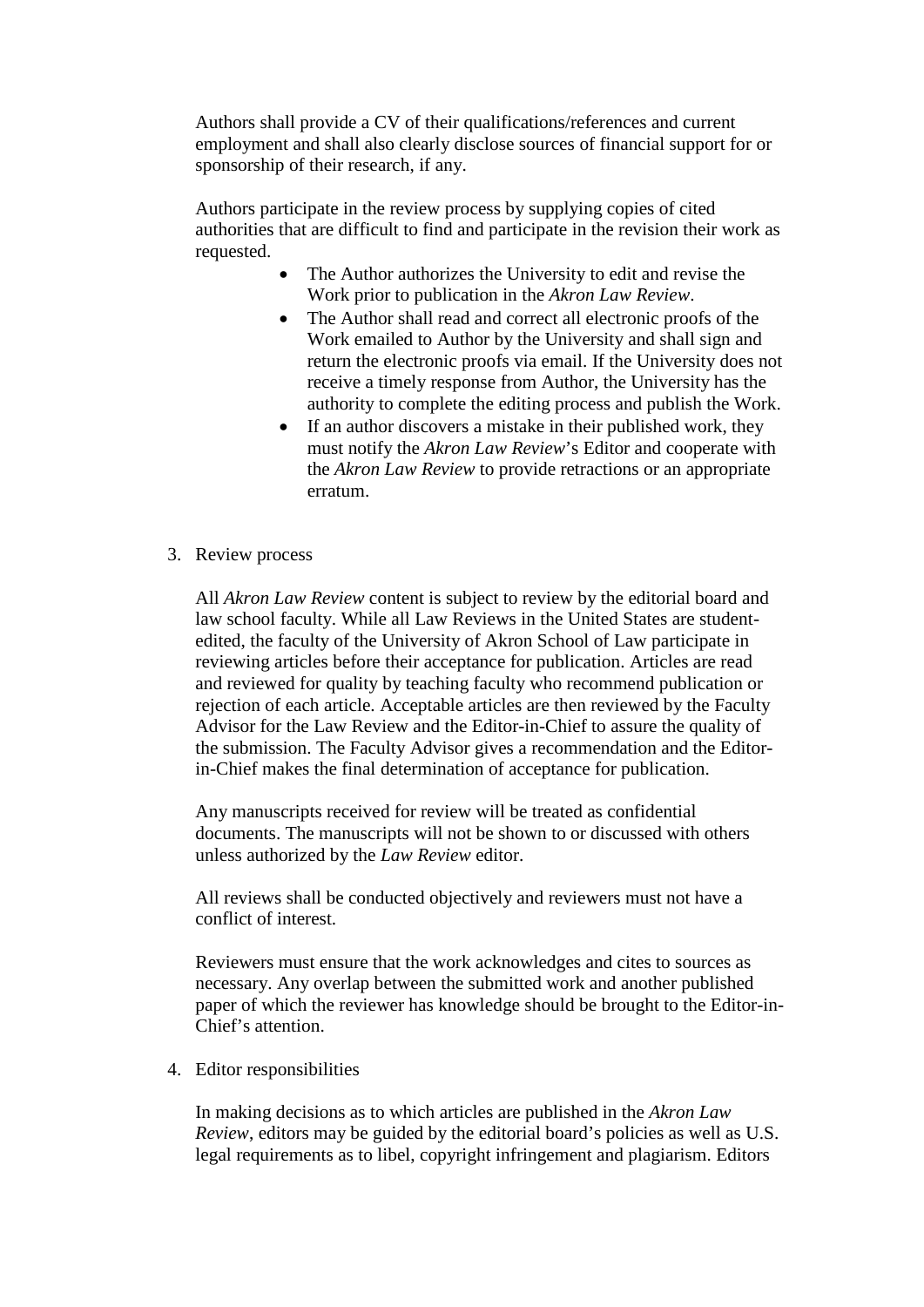should maintain the integrity of the academic record, and refrain from allowing business needs to override intellectual and ethical standards. Editors must always be willing to publish corrections, clarifications, retractions and apologies when needed. *Akron Law Review* has contact information regarding corrections and retractions at [https://ideaexchange.uakron.edu/akronlawreview/policies.html.](https://ideaexchange.uakron.edu/akronlawreview/policies.html)

Editors should evaluate submissions without regard to race, gender, sexual orientation, religious belief, ethnic origin, citizenship or political philosophy of the author(s).

Editors will not disclose any information about a submission to anyone other than the author, reviewers, other editorial advisors and the publisher.

Editors cannot use unpublished materials disclosed in a submission for their own research without consent of the author. Privileged information or ideas obtained through reviewing must be kept confidential and not used for personal advantage. Advertising, reprint or other commercial revenue have no impact on editorial decisions. Editors must recuse themselves from evaluating submissions in which they have a conflict of interest.

5. Publication ethics

Publishers and editors shall take reasonable steps to identify and prevent the publication of papers where research misconduct has occurred. Neither *Akron Law Review* nor its editors shall encourage such misconduct, or knowingly allow such misconduct to take place.

In the event that *Akron Law Review's* publisher or editors are made aware of any allegation of research misconduct the publisher or editor shall deal with allegations appropriately.

6. Copyright and Access

Copyright and licensing information is described on the journal's Web site at [https://ideaexchange.uakron.edu/akronlawreview/policies.html.](https://ideaexchange.uakron.edu/akronlawreview/policies.html)

Access to *Akron Law Review* and all articles going forward and retrospectively can be freely obtained at [https://ideaexchange.uakron.edu/akronlawreview/.](https://ideaexchange.uakron.edu/akronlawreview/)

To order the *Akron Law Review* in print, please contact: Joe Christensen, Inc., 1540 Adams Street, Lincoln, NE 68521. 1-800-228-5030; fax 402-476-3094 or email: order.desk@christensen.com.

7. Archiving

In the event *Akron Law Review* is no longer published, free and open access will still be available on the University of Akron's institutional repository,